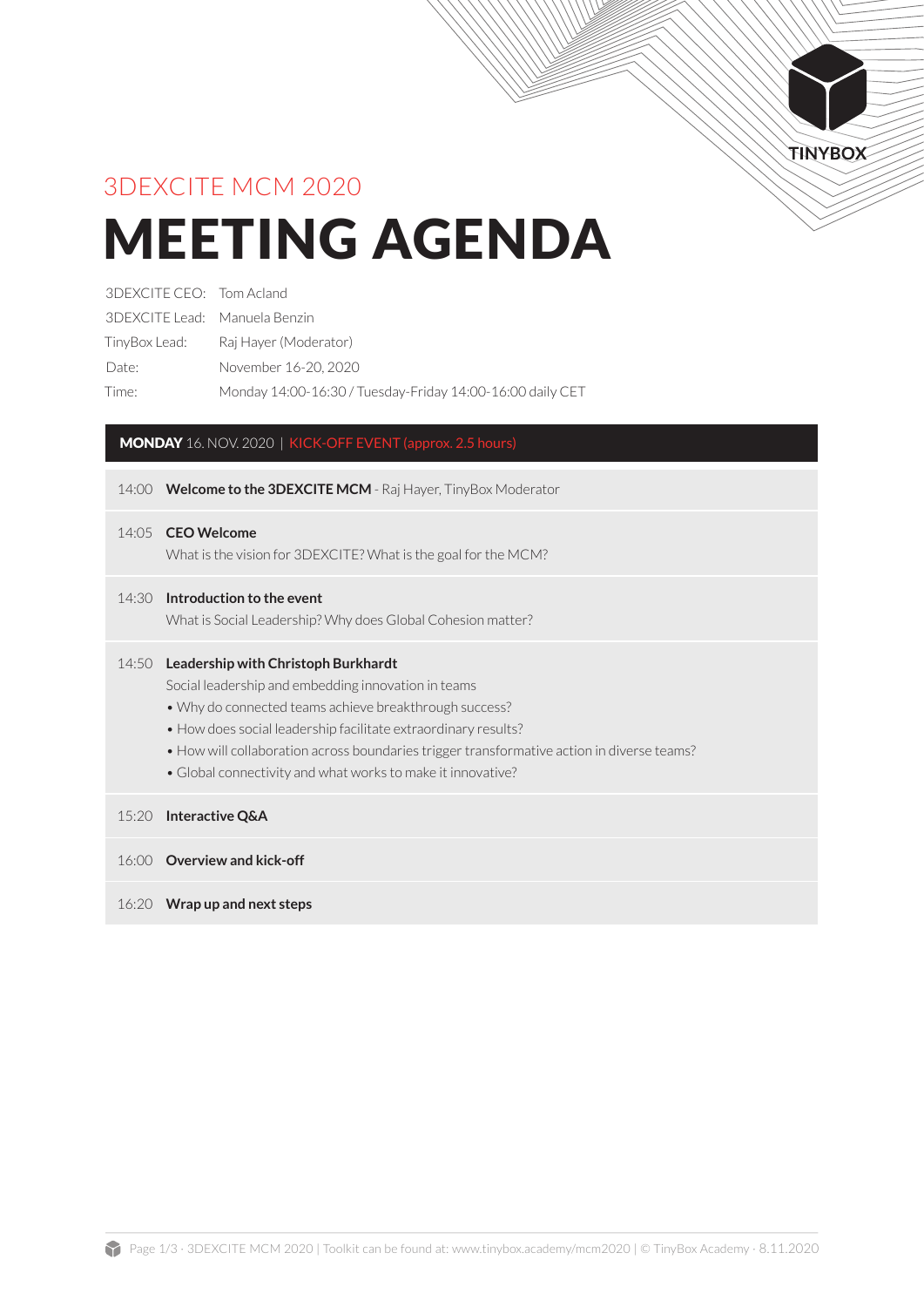

## 3DEXCITE MCM 2020 MEETING AGENDA

## TUESDAY 17. NOV. 2020 | WORKSHOP (approx. 2 hours)

#### 14:00 **Welcome**

#### 14:15 **Branding with Laura Schulte**

Personal and business branding to embody social leadership

- What is your global cohesive brand and the narrative of innovation?
- How do individual and company (3DS & 3DEXCITE) brand concepts align?
- How can you craft a strategic personal narrative that wins trust, credibility and integrity?

#### 14:35 **Interactive Session**

- Define global brand and align personal narrative
- Describe personal social leadership narrative
- How to utilize storytelling to lead change and cross-collaboration

#### 15:25 **Interactive Q&A**

15:45 **Wrap up and next steps**

#### WEDNESDAY 18. NOV. 2020 | WORKSHOP (approx. 2 hours)

#### 14:00 **Welcome**

## 14:15 **3DS Brand & LinkedIn with Giulia Guicciardini & Jean-Stéphane Bou**

Focus on utilizing LinkedIn to position yourself as a leader

- Why are they moving to LinkedIn?
- What is the relevance, especially this year?
- How can the MCM leadership use it effectively for quick wins?

#### 15:15 **Interactive Q&A**

15:45 **Wrap up and next steps**